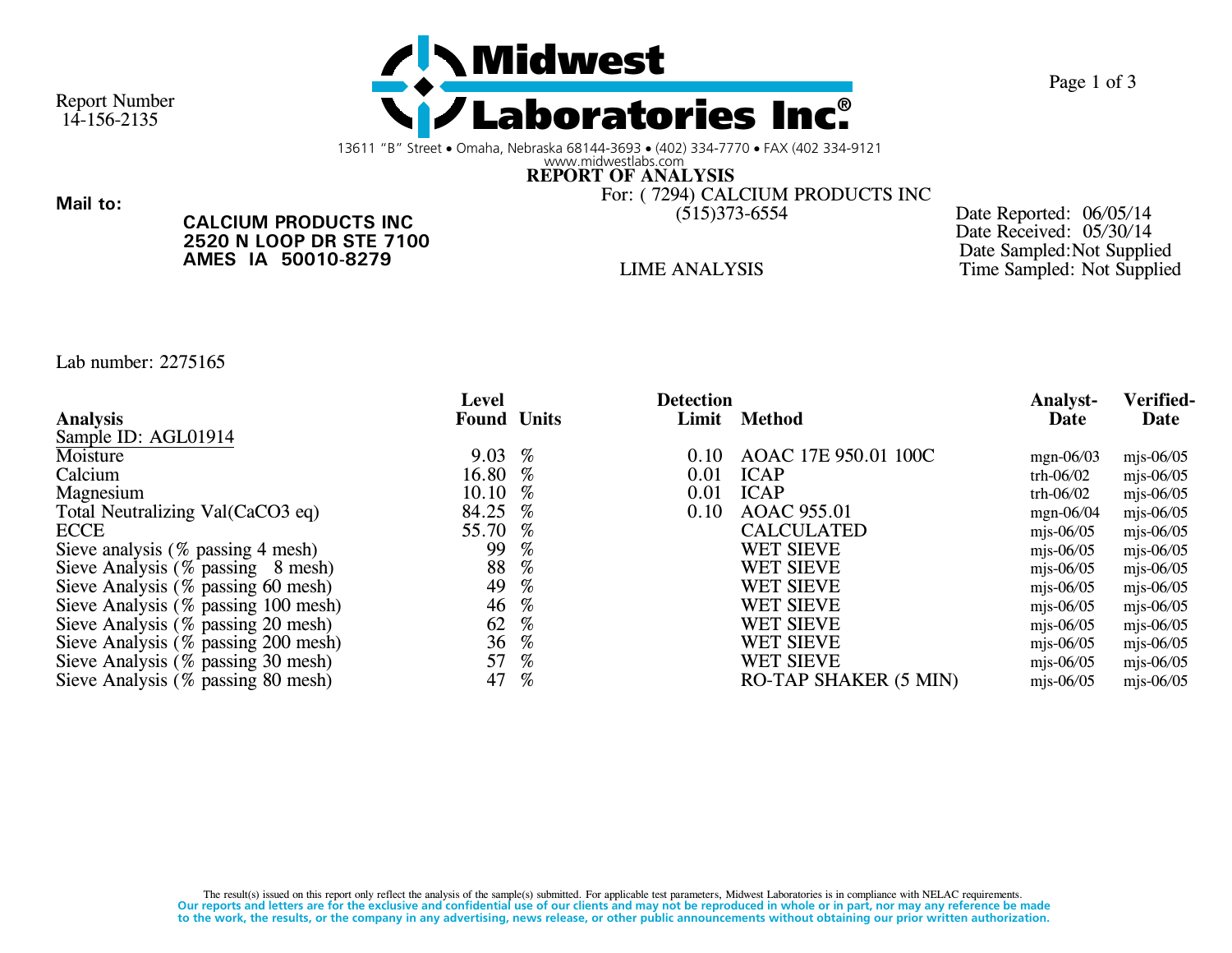

13611 "B" Street • Omaha, Nebraska 68144-3693 • (402) 334-7770 • FAX (402 334-9121 www.midwestlabs.com

Account: 7294 CALCIUM PRODUCTS INC Report Number: 14-156-2135

REPORT OF ANALYSIS

|                                        | Level              |                                                                                                                                    | <b>Detection</b> |                              | <b>Analyst-</b> | Verified-   |
|----------------------------------------|--------------------|------------------------------------------------------------------------------------------------------------------------------------|------------------|------------------------------|-----------------|-------------|
| <b>Analysis</b>                        | <b>Found Units</b> |                                                                                                                                    |                  | Limit Method                 | Date            | Date        |
| Sample ID: AGL02014                    |                    |                                                                                                                                    |                  |                              |                 |             |
| Moisture                               | 9.59               | %                                                                                                                                  | 0.10             | AOAC 17E 950.01 100C         | mgn-06/03       | mjs-06/05   |
| Calcium                                | 17.90              | $\%$                                                                                                                               | 0.01             | <b>ICAP</b>                  | trh-06/02       | mjs-06/05   |
| Magnesium                              | 11.80              | $\%$                                                                                                                               | 0.01             | <b>ICAP</b>                  | trh-06/02       | mjs-06/05   |
| Total Neutralizing Val(CaCO3 eq)       | 95.01              | $% \mathcal{P}_{\mathrm{C}}\left( \mathcal{P}_{\mathrm{C}}\right) =\left( \mathcal{P}_{\mathrm{C}}\right) ^{\prime }$              | 0.10             | AOAC 955.01                  | mgn-06/04       | $mjs-06/05$ |
| <b>ECCE</b>                            | 75.80              | %                                                                                                                                  |                  | <b>CALCULATED</b>            | mjs-06/05       | mjs-06/05   |
| Sieve analysis (% passing 4 mesh)      | 100                | $% \mathcal{P}_{\mathrm{C}}\left( \mathcal{P}_{\mathrm{C}}\right) =\left( \mathcal{P}_{\mathrm{C}}\right) ^{\prime }$              |                  | <b>WET SIEVE</b>             | mjs-06/05       | mjs-06/05   |
| Sieve Analysis (% passing 8 mesh)      | 100                | $\%$                                                                                                                               |                  | <b>WET SIEVE</b>             | mjs-06/05       | mjs-06/05   |
| Sieve Analysis (% passing 60 mesh)     | 66                 | $% \mathcal{P}_{\mathrm{C}}\left( \mathcal{P}_{\mathrm{C}}\right) =\mathcal{P}_{\mathrm{C}}\left( \mathcal{P}_{\mathrm{C}}\right)$ |                  | WET SIEVE                    | mjs-06/05       | mjs-06/05   |
| Sieve Analysis (% passing 100 mesh)    | 56                 | $\%$                                                                                                                               |                  | <b>WET SIEVE</b>             | mjs-06/05       | mjs-06/05   |
| Sieve Analysis (% passing 20 mesh)     | 88                 | $\%$                                                                                                                               |                  | <b>WET SIEVE</b>             | mjs-06/05       | $mjs-06/05$ |
| Sieve Analysis (% passing 200 mesh)    | 40                 | $% \mathcal{P}_{\mathrm{C}}\left( \mathcal{P}_{\mathrm{C}}\right)$                                                                 |                  | WET SIEVE                    | mjs-06/05       | mjs-06/05   |
| Sieve Analysis (% passing 30 mesh)     | 80                 | $\%$                                                                                                                               |                  | WET SIEVE                    | mjs-06/05       | mjs-06/05   |
| Sieve Analysis (% passing 80 mesh)     | 59                 | %                                                                                                                                  |                  | <b>RO-TAP SHAKER (5 MIN)</b> | mjs-06/05       | mjs-06/05   |
| Sample ID: AGL02114                    |                    |                                                                                                                                    |                  |                              |                 |             |
| Moisture                               | 11.73              | %                                                                                                                                  | 0.10             | AOAC 17E 950.01 100C         | mgn-06/03       | mjs-06/05   |
| Calcium                                | 16.30              | %                                                                                                                                  | 0.01             | <b>ICAP</b>                  | trh-06/02       | mjs-06/05   |
| Magnesium                              | 11.10              | $% \mathcal{P}_{\mathrm{C}}\left( \mathcal{P}_{\mathrm{C}}\right)$                                                                 | 0.01             | <b>ICAP</b>                  | trh-06/02       | mjs-06/05   |
| Total Neutralizing Val(CaCO3 eq)       | 91.94              | %                                                                                                                                  | 0.10             | AOAC 955.01                  | mgn-06/04       | mjs-06/05   |
| <b>ECCE</b>                            | 72.90              | $% \mathcal{P}_{\mathrm{C}}\left( \mathcal{P}_{\mathrm{C}}\right)$                                                                 |                  | <b>CALCULATED</b>            | mjs-06/05       | mjs-06/05   |
| Sieve analysis $(\%$ passing 4 mesh)   | 100                | $\%$                                                                                                                               |                  | <b>WET SIEVE</b>             | mjs-06/05       | mjs-06/05   |
| Sieve Analysis $(\%$ passing $8$ mesh) | 100                | %                                                                                                                                  |                  | <b>WET SIEVE</b>             | mjs-06/05       | mjs-06/05   |
| Sieve Analysis (% passing 60 mesh)     | 66                 | $% \mathcal{P}_{\mathrm{C}}\left( \mathcal{P}_{\mathrm{C}}\right)$                                                                 |                  | WET SIEVE                    | mjs-06/05       | mjs-06/05   |
| Sieve Analysis $(\%$ passing 100 mesh) | 55                 | $\%$                                                                                                                               |                  | <b>WET SIEVE</b>             | mjs-06/05       | mjs-06/05   |